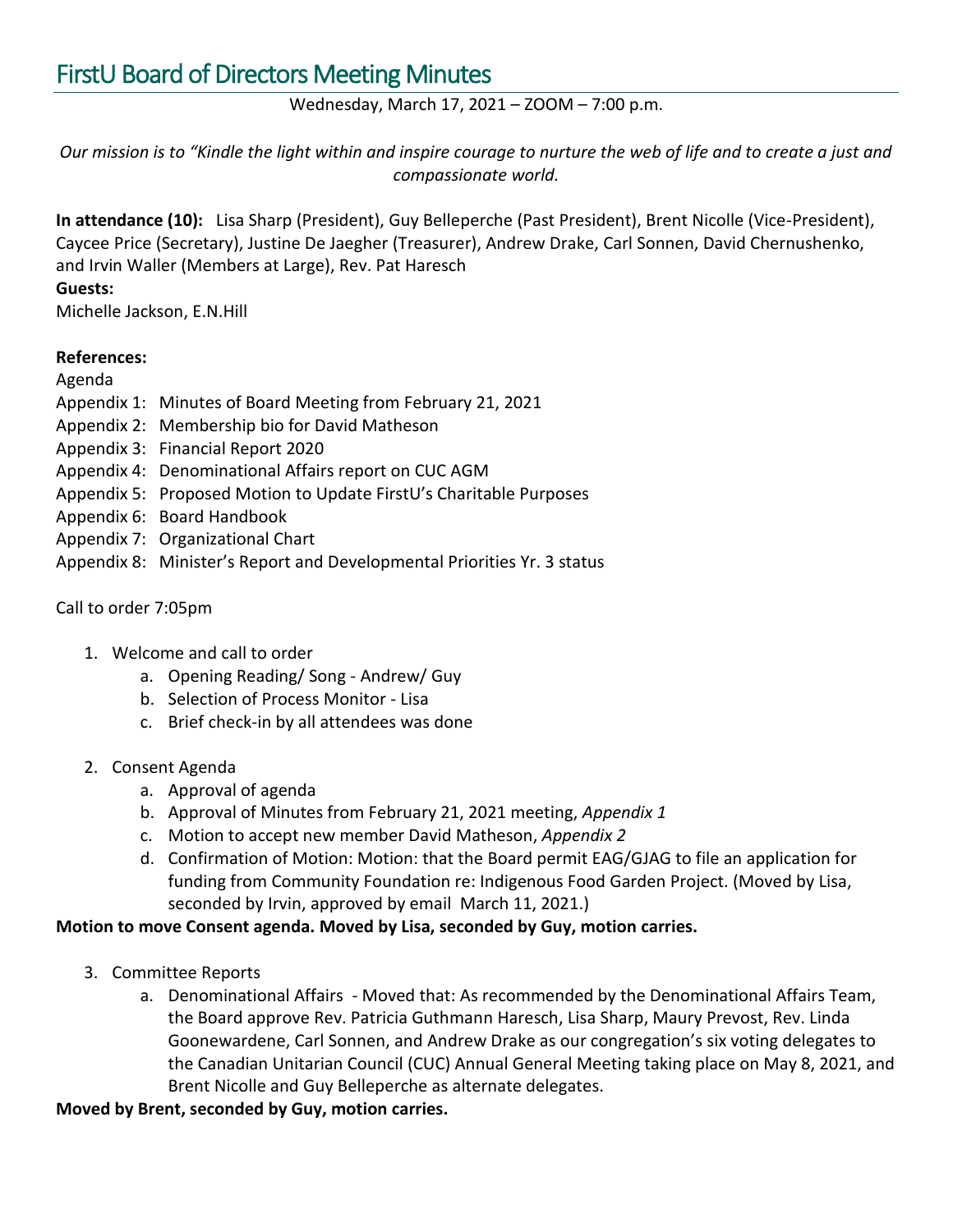- b. Search Update As reported from Lisa, candidating week starts April 19th and will be virtual. BOD Meet and Greet with candidates an hour before the next BOD on April 21st. Public meeting with the congregation (to vote) is on May 2nd - please attend.
- c. Finance Michelle spoke of the Audit and let us know that it will be filed before the required deadline. Michelle answered questions about the recent bequest and government subsidies. She let us know that this year we had an HST audit which she is almost through now and there have been no issues so far. She also reminded us that she will need to (re)confirm all Board Director personal information so expect an email/ form from her about that.
- d. Governance Guy reported

**Motion: That the Board accept the revised Organizational chart, with two provisos: 1) that the Property Team be added under Operations Manager and 2) that Audit and Stewardship have been moved to inactive status). Moved by Irvin, seconded by Guy, motion carries.** 

**Action item: Lisa to relay this this information in the next e-UU.**

**Motion: That the Board accept the revised Board Handbook. Moved by Irvin, seconded by Guy, motion carries.**

**Motion: That the Board accept the revised FirstU's Charitable Purposes document (including submission to CRA). Moved by Guy, seconded by Irvin, motion carries.** Note: If necessary, we may enage legal services to assist with the document but a future motion would be brought to the board if that happens.

e. Strategic Plan - Justine reported that the group working on Strategic Planning has a working draft which they plan to get to the BOD by no later than next Sunday (March 28). This document will eventually be reviewed by congregants and team and committee leaders.

**Motion: That the Board endorse the 5 objectives as presented by Justine in the Strategic plan draft: an energized spirituality, a renewed growing diverse congregation, a firm commitment to social and climate justice, a responsible mission-orientated campus development, and an appropriate, reliable structures and resources to support congregational priorities & growth. Moved by Irvin, seconded by Justine, motion carries.**

- 4. Staff Reports
	- a. Minister's Report
		- i. Membership update: Membership application documents are online. On March 7th a successful "New Member" meeting was held with 15 new members and visitors. There may be a new member recognition ceremony in the spring. Specific numbers coming soon. Average numbers for pre-Covid in-house Sunday services is 120 and 220 for YouTube views since Covid.
		- ii. Developmental ministry goals: Chart has been sent by email and demonstrates that FirstU has been quite active.
		- iii. Spring RE: Parents and legal guardians are not yet ready to have indoor meetings but there is interest in having outdoor meetings when weather permits.
		- iv. Farewell Service for Rev Pat, E.N. Hill, and Deirdre Sunday June 13th.
		- v. Hiring of New Director of Music Job description and job posting will be finalized this week and a final decision will be made in May with the new minister being able to review and weigh-in. A motion was raised by Lisa, second by Andrew to appoint a Board representative to the Music Director Search Committee. Vote results: 4 for, 5 against motion defeated.

**Action item: Rev. Pat to send the Music Director job posting to the Board for review.**